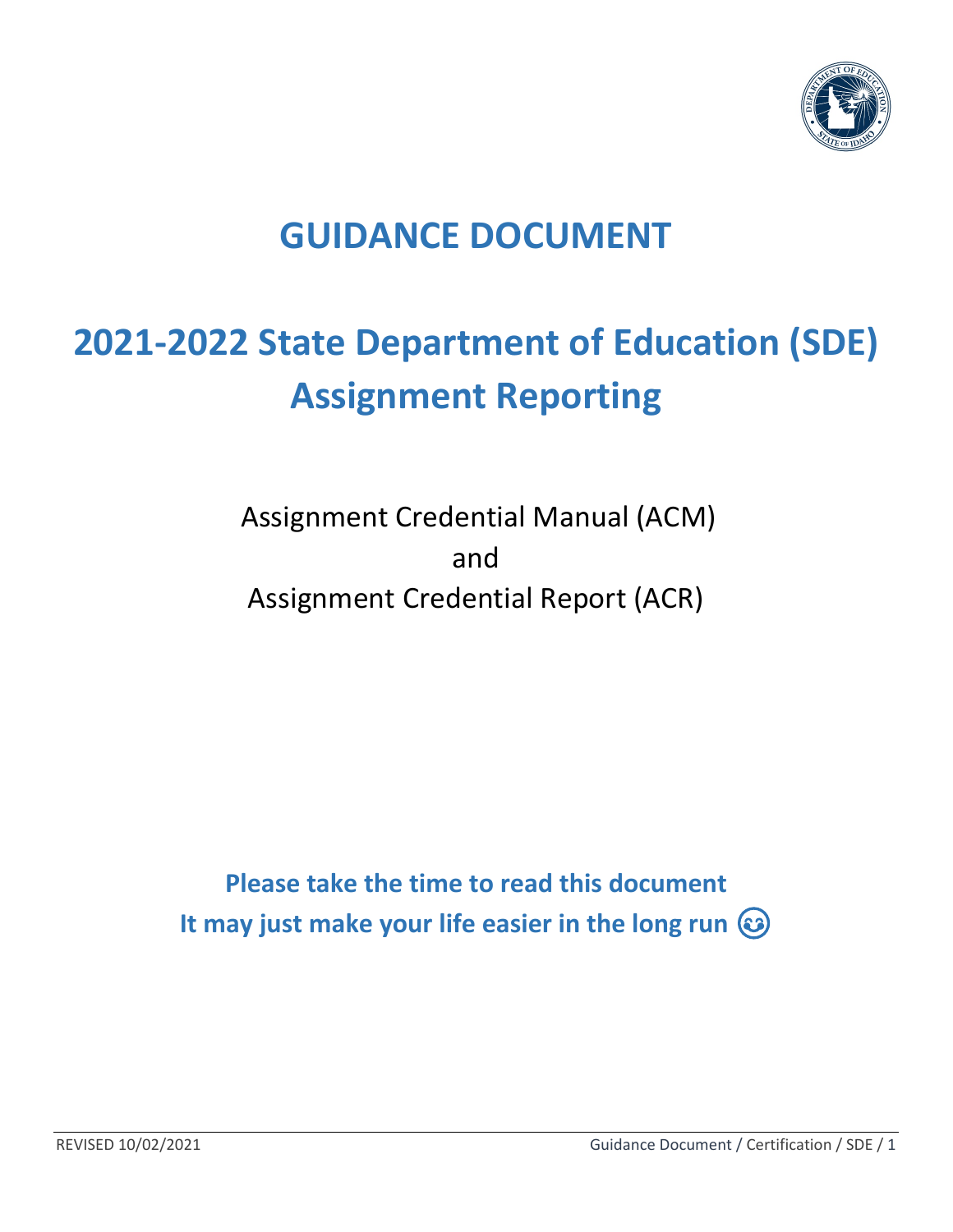

# **Contents**

| Supplemental Instruction (see information directly above for other supplemental/remediation assignments) 6 |  |
|------------------------------------------------------------------------------------------------------------|--|
|                                                                                                            |  |
|                                                                                                            |  |
|                                                                                                            |  |
|                                                                                                            |  |
|                                                                                                            |  |
|                                                                                                            |  |
|                                                                                                            |  |
|                                                                                                            |  |
|                                                                                                            |  |
|                                                                                                            |  |
|                                                                                                            |  |
|                                                                                                            |  |
|                                                                                                            |  |
|                                                                                                            |  |
|                                                                                                            |  |
|                                                                                                            |  |
|                                                                                                            |  |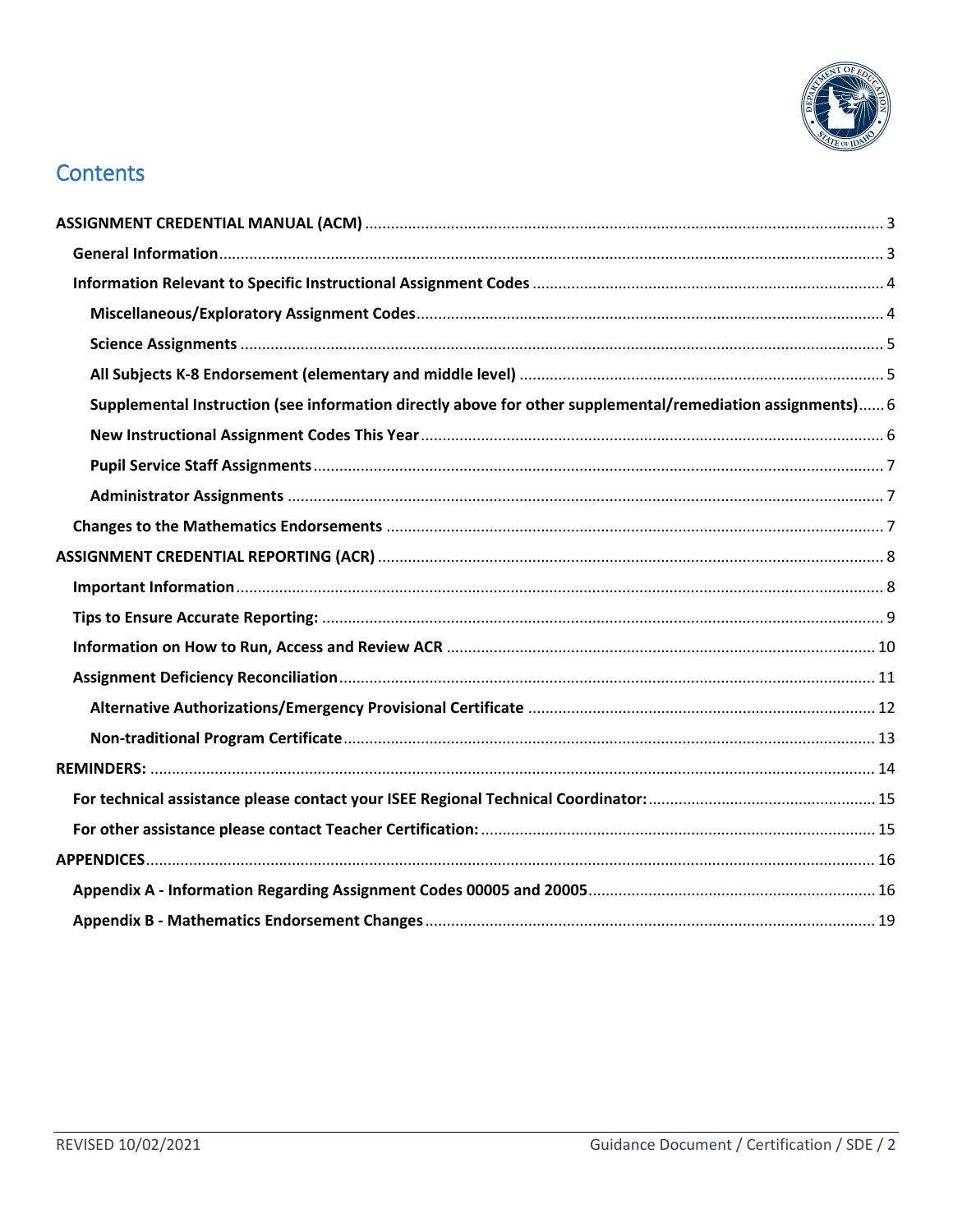

# ASSIGNMENT CREDENTIAL MANUAL (ACM)

#### <span id="page-2-1"></span><span id="page-2-0"></span>General Information

The State Department of Education (SDE) Assignment Credential manual is an assignment manual for educators and not a course catalog for students. The manual has three tabs. The first tab is intended for certified staff coding, the second tab provides a list of Idaho endorsements and the final tab is intended for classified/non-certified support coding. The number series reflect, in a general way, the type of services as follows:

- $\triangleright$  30000 series assignment codes are used for certified Pupil Service Staff (PSS), Coordinator, Teacher Support, etc. These are not instructional assignments with students enrolled.
- $\triangleright$  40000 series assignment codes are used for certified Administrators. These are not instructional assignments with students enrolled.
- $\triangleright$  All other codes are intended for certified Instructional staff or as specified under the PSS or Administrator section within this document.
- $\triangleright$  90000 series codes on the last tab of the manual reflect the classified/non-certified assignment codes.

The ACM now has a notes column to help provide guidance. In addition, changes made to the manual have been highlighted yellow for quick reference.

The ACM is designed with *grade level content* in mind not the actual grade or age of the student. It is the content level being taught that is important. For example:

A teacher who holds the 8320 Mathematics – Middle Level (5-9) endorsement can teach geometry to tenth-twelfth grade students because the teacher has the necessary content level knowledge to teach the applicable math grade level content (i.e. geometry). The teacher could not teach Algebra II, Calculus, Trigonometry, etc. as their training does not encompass math concepts beyond the ninth-grade level content of Geometry or Algebra I.

A person should not be teaching outside their grade level content for which they were prepared to teach. A person with the 7010 All Subjects K-8 endorsement aligns to several K-12 assignment codes but they should not be teaching content beyond the eighth-grade level content.

Assignment codes which include the word (Restricted) in the title will have additional information in the description column to help explain what those restrictions are.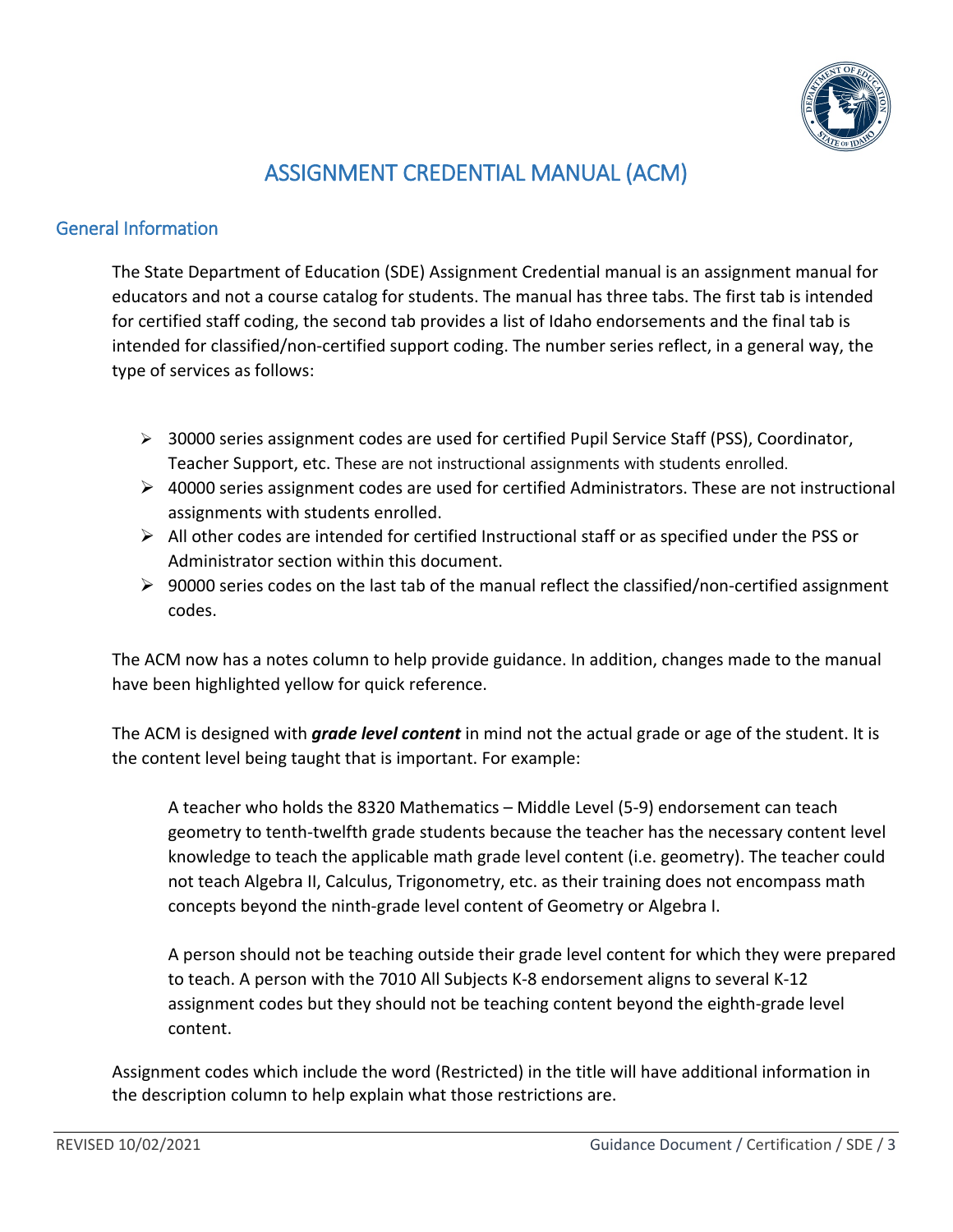

It is important to read the assignment descriptions in the SDE [Assignment Credential Manual](https://www.sde.idaho.gov/cert-psc/shared/manuals/2021-2022-SDE-Assignment-Credential-Manual.xlsx) to find the code that most closely aligns to the content. The SDE Assignment Credential Manual is located on the following webpage: [https://www.sde.idaho.gov/cert-psc/shared/manuals/2021-2022-SDE-Assignment-Credential-](https://www.sde.idaho.gov/cert-psc/shared/manuals/2021-2022-SDE-Assignment-Credential-Manual.xlsx)[Manual.xlsx](https://www.sde.idaho.gov/cert-psc/shared/manuals/2021-2022-SDE-Assignment-Credential-Manual.xlsx) Note: The most closely aligned assignment may be located in the CTE Assignment Credential Manual.

The State Department of Education (SDE) ACM and the Idaho Career and Technical Education (ICTE) Assignment/Course Manual are mutually exclusive. SDE endorsements do not align to ANY six (6)-digit assignment codes; CTE endorsements do not align to ANY five (5)-digit assignment codes. The CTE Assignment Credential Manual and guidance is located on the following webpage: [https://cte.idaho.gov/programs-2/secondary-education/assignment-manual-and-isee-resources/.](https://cte.idaho.gov/programs-2/secondary-education/assignment-manual-and-isee-resources/)

### <span id="page-3-0"></span>Information Relevant to Specific Instructional Assignment Codes

#### <span id="page-3-1"></span>Miscellaneous/Exploratory Assignment Codes

- 00005 Elementary Miscellaneous/Exploratory (K-8) (Restricted)
	- This code can **ONLY** be used for miscellaneous/exploratory instruction when an applicable assignment code at the elementary level does not already exist.
	- This code should no longer be used for assignments such as: health, physical education, visual arts, music, world languages.
	- The code **CANNOT** be used for Special Education, Bilingual, English as a Second Language, Literacy, American Indian Language, or Gifted and Talented.
	- For additional guidance/information regarding code 00005, please access [Appendix A](#page-15-1) at the end of this document or online by clicking the following link: [https://www.sde.idaho.gov/cert](https://www.sde.idaho.gov/cert-psc/shared/2021-2022-Information-Regarding-Assignment-Codes-00005-and-20005.pdf)[psc/shared/2021-2022-Information-Regarding-Assignment-Codes-00005-and-20005.pdf.](https://www.sde.idaho.gov/cert-psc/shared/2021-2022-Information-Regarding-Assignment-Codes-00005-and-20005.pdf)
- 20005 Secondary Miscellaneous/Exploratory (5-12) (Restricted)
	- This code may be used for advisory, tutorial, study skills, study hall, career exploration, etc.
	- This code may be used for **College and Career Ready** instruction to a class/group of students taught by a teacher of record who holds an instructional certificate. The assignment code 31000 College and Career Ready Advisor should be used when advising students vs instructing a course.
	- This code may **ONLY** be used for instruction for secondary level (5-12) when an applicable assignment code does not already exist for the content.
	- The appropriate content assignment **MUST** be used *even* when offered as an elective. For example: a math lab should be coded using a math assignment code.
	- This assignment code **CANNOT** be used for Special Education, Bilingual, English as a Second Language, Literacy, Gifted and Talented OR as an assignment to fulfill Idaho State adopted content standards such as, but not limited to: Mathematics, Science, Social Sciences, English, Health, Physical Education, Visual Arts, Music, World Language, etc.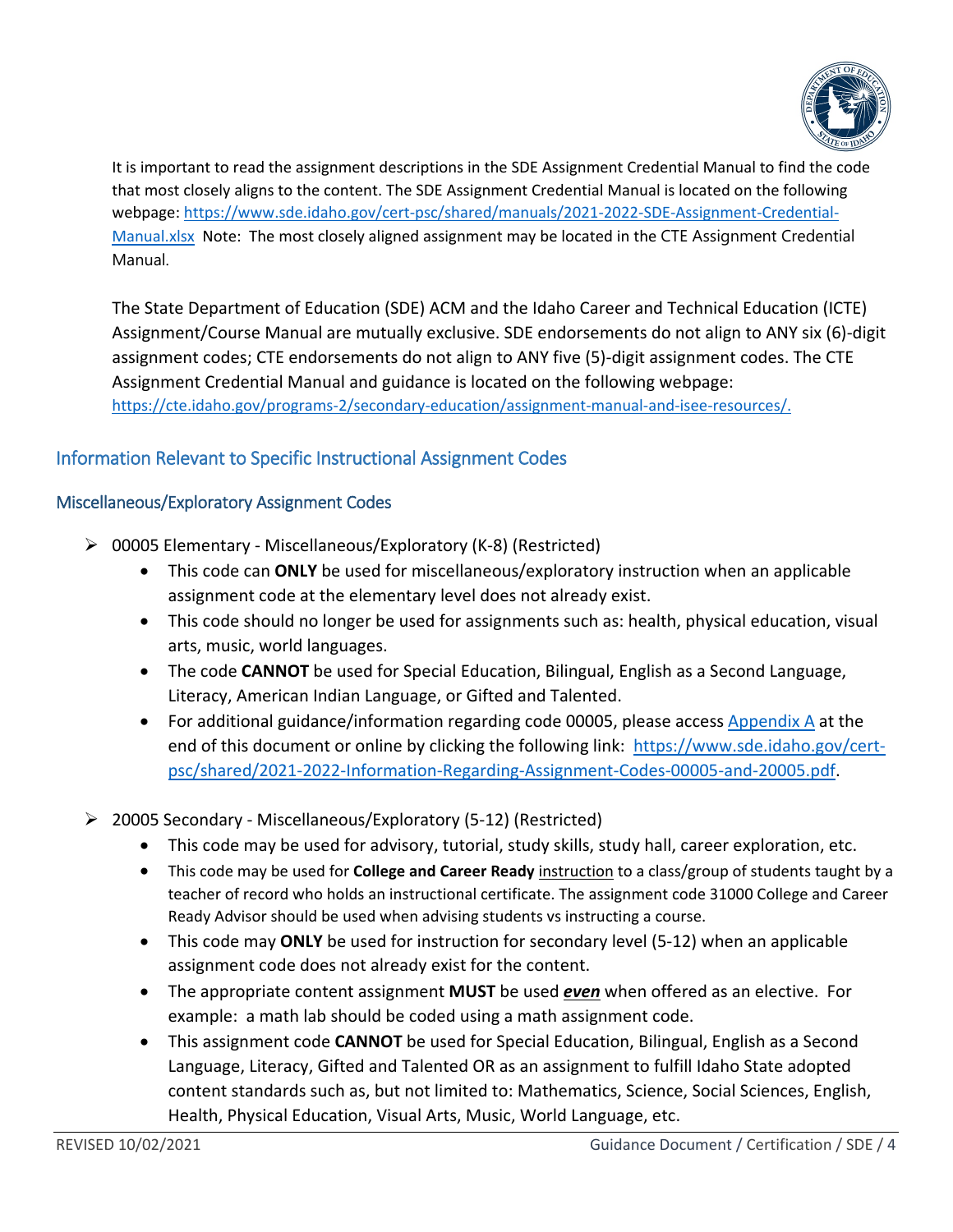

• For additional guidance/information regarding code 20005, please access [Appendix A](#page-15-1) at the end of this document or online by clicking the following link: [https://www.sde.idaho.gov/cert](https://www.sde.idaho.gov/cert-psc/shared/2021-2022-Information-Regarding-Assignment-Codes-00005-and-20005.pdf)[psc/shared/2021-2022-Information-Regarding-Assignment-Codes-00005-and-20005.pdf.](https://www.sde.idaho.gov/cert-psc/shared/2021-2022-Information-Regarding-Assignment-Codes-00005-and-20005.pdf)

#### <span id="page-4-0"></span>Science Assignments

- $\triangleright$  Integrated Science/Forensic Science
	- There is no assignment specifically titled Integrated Science or Forensic Science.
	- If a Local Education Agency (LEA) (i.e., district/charter) chooses to follow or create an integrated science model, the teacher of record must possess an endorsement that aligns to the preponderance of the standards covered in the course.
	- For example: if a general integrated science course includes content from earth and space science, chemistry, physics, physical science and life science, with the majority of content in biology, then the appropriate assignment would be 03051 Biology (5-12) and the teacher would need to be endorsed in Biological Science or Natural Science.
	- The section alias/name of the course is determined by the LEA.
- $\triangleright$  Environmental Science
	- The Assignment/Content Description for the assignment code 03008 Earth and Space Science (5-12) has been modified to include Environmental Science.

#### <span id="page-4-1"></span>All Subjects K-8 Endorsement (elementary and middle level)

- All Subjects K-8 endorsed teachers **CANNOT**:
	- Teach Special Education, Bilingual, English as a Second Language, Literacy, American Indian Language, or Gifted and Talented.
	- Teach any course as meeting the high school graduation requirement.
- $\triangleright$  The All Subjects K-8 endorsed teacher can teach the assignments noted below but credits earned will not meet the high school math graduation requirements as they are intended to be used for 5-8 grade **content**. The assignments **can be** used for 9-12 grade students who need supplemental instruction or remediation but it will not count toward meeting the high school math graduation requirements but can be counted as an elective.

**02002 General Mathematics (5-8 Content) 51001 General English/Language Arts (5-8 Content) 53000 General Science (5-8 Content) 54305 General Social Studies (5-8 Content)**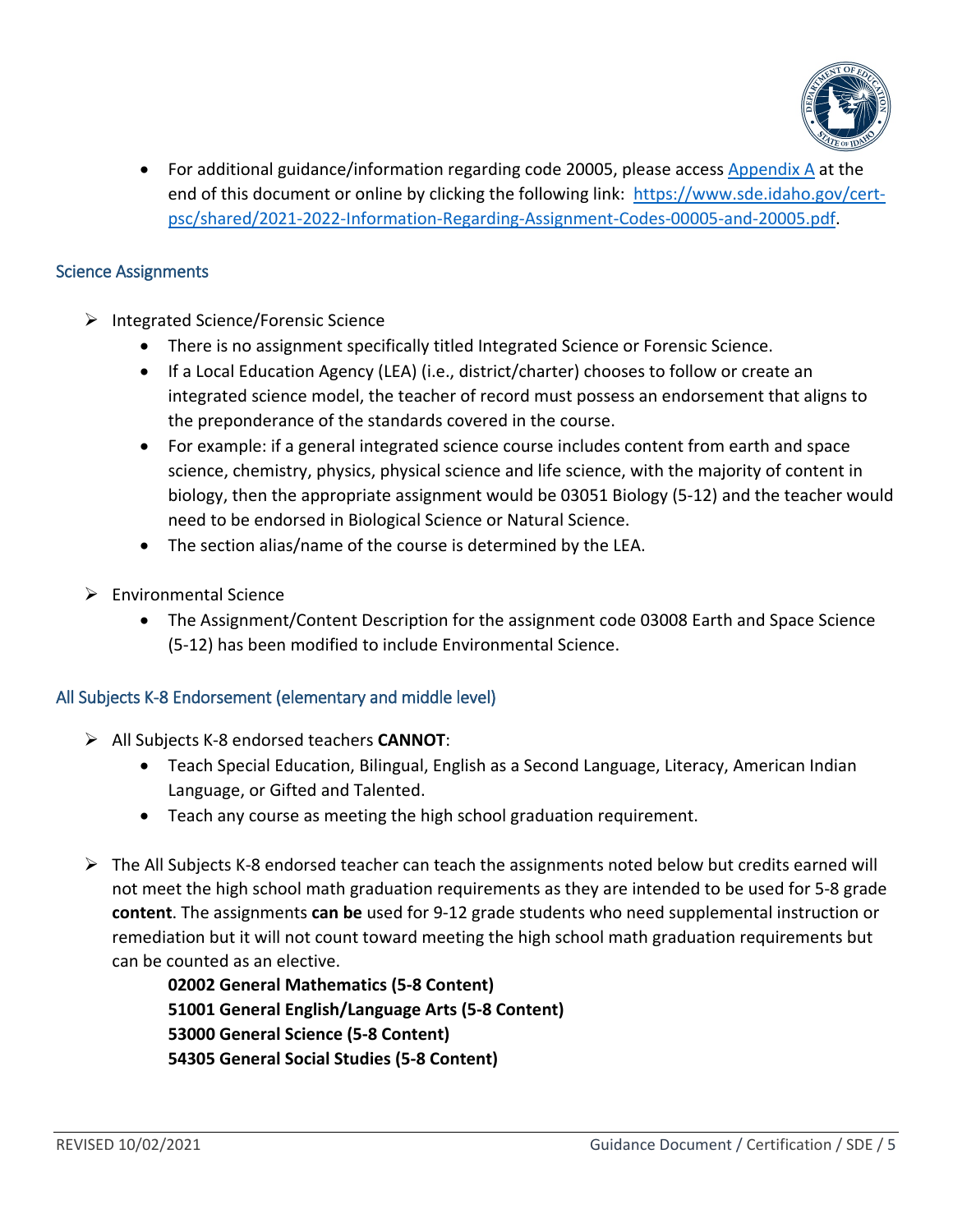

#### <span id="page-5-0"></span>Supplemental Instruction (see information directly above for other supplemental/remediation assignments)

- $\geqslant$  00070 Supplemental Instruction Elementary (K-8) (Restricted)
	- Code can be used for instruction provided in addition to the instruction delivered by the teacher of record (services provided outside a student's normal time with a teacher of record).
	- Code can be used for the Title I teacher who is supplementing the instruction of an elementary teacher of record.
	- Students are not assigned to this teacher as the teacher of record.
	- **Cannot** be used for Special Education, Bilingual, English as a Second Language or Gifted and Talented (For Gifted and Talented endorsed teachers, see new code 00074)
- $\triangleright$  Supplemental Instruction Secondary
	- There is no supplemental instruction assignment code at the secondary level because the person must hold the specific content subject area endorsement for which the supplemental instruction is being provided.
	- If there is a student who needs help with a specific content subject area in addition to their regular content course, the teacher must have the applicable content endorsement with the appropriate content assignment that aligns to the supplemental instruction they are receiving, (e.g. math supplemental instruction must be provided by a math endorsed teacher).

#### <span id="page-5-1"></span>New Instructional Assignment Codes This Year

- $\geqslant$  00074 Gifted and Talented Support
	- The Gifted and Talented Education teacher provides specially designed instruction to students who are eligible for gifted and talented program services. This code should be used for all supplemental support services and/or to facilitate the instruction provided by a teacher of record. This code is not intended to be used for accelerated or honors content area courses, but only for supplemental or enrichment support and instruction provided by the Gifted and Talented facilitator.
- 22050 Work Training/Career Training Opportunity
	- Work Training/Career Training opportunities provide students an option to go off site to learn and explore work and career opportunities which may include: students taking advantage of the advanced opportunities funding dollars through workforce training centers, preapprenticeship through the Department of Labor or Idaho Business Education that are not affiliated with a Career and Technical Education program. These individuals are not providing direct instruction to students nor performing supervisory duties over other certificated personnel.
	- This assignment **cannot** be used for CTE work-based learning or when a student has a CTE program pathway or for seminary.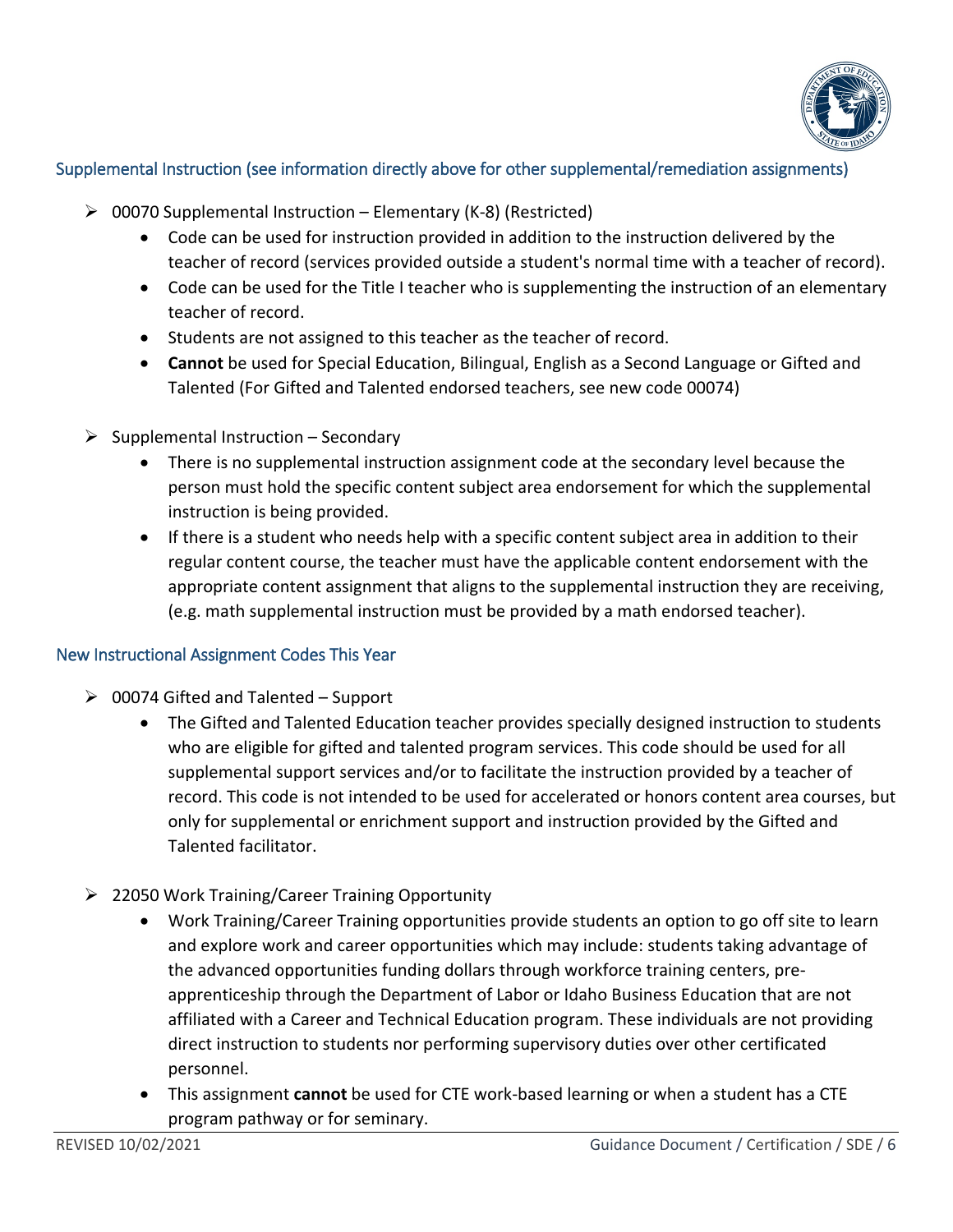

#### <span id="page-6-0"></span>Pupil Service Staff Assignments

- $\triangleright$  Pupil Service Staff (PSS) Endorsements (School Counselor, School Social Worker, etc.)
	- A Pupil Service Staff (PSS) certificate must be held to align to applicable pupil service assignment codes.
	- There are no longer any classroom instructional assignments which align to a Pupil Service Staff endorsement, however, below are some non-classroom codes which allow coding to PSS endorsements:

**31000 College and Career Ready Advisor 31300 Coordinator**

**32150 Community Resource Worker**

• The assignment code **22051 Office/Library/Classroom Aide** and the new assignment code **22050 Work Training/Career Training Opportunity** allow coding to the Pupil Service Staff endorsements. These should be coded with a 0 FTE. See ACM for assignment descriptions for more information about these two codes.

#### <span id="page-6-1"></span>Administrator Assignments

- Administrator Endorsements (Superintendent, Principal, Director of Special Education, etc.)
	- An Administrator Certificate must be held to be aligned to applicable administrative assignment codes.
	- An administrator who directs, supervises, evaluates individuals and manages a program, or supporting service, such as federal programs or curriculum director can be coded as 46020 Administrator – Other. For those individuals who do not have an administrator endorsement but are serving as the federal program director or curriculum director, etc., the code 31300 Coordinator can be used; however, these individuals cannot perform supervisory duties or evaluate certificated personnel.
	- There are no longer any classroom instructional assignments which align to Administrator endorsements, however, two non-classroom codes **22051 Office/Library/Classroom Aide** and the new assignment code **22050 Work Training/Career Training Opportunity** allow coding to an administrator endorsement. These should be coded with a 0 FTE. See ACM for assignment descriptions for more information about these two codes.

# <span id="page-6-2"></span>Changes to the Mathematics Endorsements

> Legislative Changes to Mathematics Endorsements: There are only two math endorsements in Idaho code as of 2020: **7300 Mathematics (6-12) and 8320 Mathematics – Middle Level (5-9)** For additional information regarding these changes, including information on what to do if a person can no longer teach a specific math assignment, please access [Appendix B](#page-18-0) at the end of this document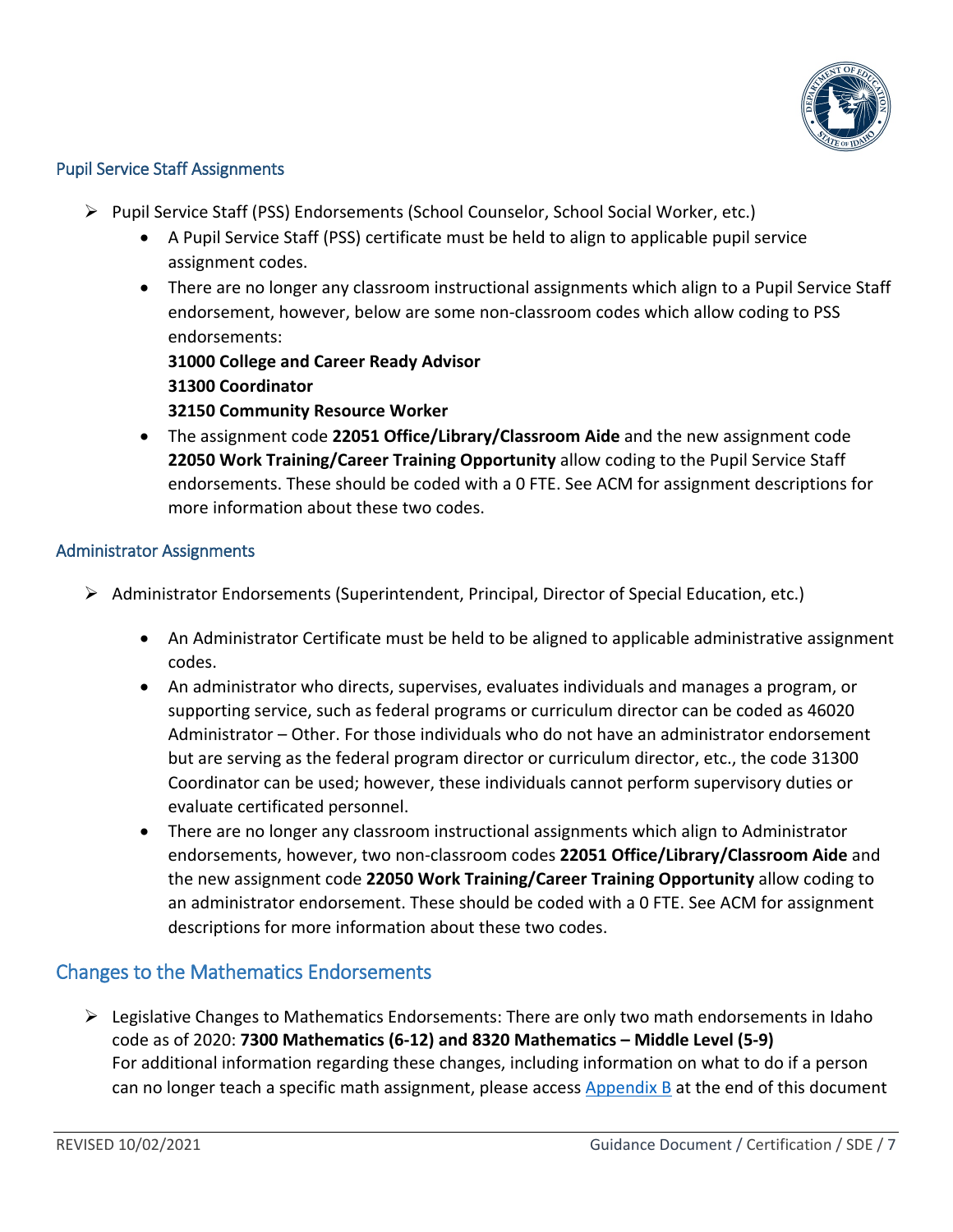

# ASSIGNMENT CREDENTIAL REPORTING (ACR)

## <span id="page-7-1"></span><span id="page-7-0"></span>Important Information

- **It is the responsibility of the Local Education Agency (LEA)** (i.e., district/charter) **Superintendent/Charter Administrator to ensure accurate data is uploaded in the ISEE data submissions.** Idaho Statute 33-1201 requires educators to hold the proper endorsement for the service being rendered. All staff working as a teacher, pupil service staff or administrator must hold proper certification and endorsement for the service being rendered.
- **ISEE Data Submission Schedule -** Click the following link to access the most current schedule: https://boardofed.idaho.gov/k-12-education/isee-idaho-system-for-educational-excellence/
- $\triangleright$  The LEA's ACR contains certificate and endorsement information from the state database for all certificated staff and the ISEE Staff Assignments data file, the LEA uploads to the State Reporting Manager (SRM). The report will show alignment between the staff endorsements against the assignment and credential status of all certified personnel. The LEA can access the ACR two (2) business days after the file upload has been submitted and should be used to verify proper alignment between assignment and endorsement for all certified staff with an assignment.
- $\triangleright$  It is important for the LEA to run their own ACR after each ISEE submission to ensure all deficiencies have cleared or an authorization/provisional has been submitted. Click the following link to access the authorization/provisional application packets and meeting schedule: [https://www.sde.idaho.gov/cert](https://www.sde.idaho.gov/cert-psc/cert/apply/alt-auth.html)[psc/cert/apply/alt-auth.html](https://www.sde.idaho.gov/cert-psc/cert/apply/alt-auth.html)
- **IMPORTANT**: Deficiencies identified on the November LEA ACR should be reconciled/corrected on or before the ISEE December 17, 2021 Data Submission.
- **DECEMBER 17, 2021** is the final opportunity to ensure staff assignment data has been reported accurately for the December Data Collection period (8/16/2021-12/03/2021). The State Department of Education will generate the Statewide Assignment Credential Report on December 20, 2021, which includes all LEAs. **Assignment deficiencies still showing on the state report may result in a reduction of funding on the LEA February payment.** Any changes made after the ISEE December Data Submission deadline will require the LEA to notify their Regional ISEE Technical Coordinator, Public School Finance and Teacher Certification.
- The State Department of Education does **NOT** collect individual LEA Assignment Credential Reports (ACR) as in past years.
- $\triangleright$  Withheld funding is based on a percentage of the assignment FTE for the teacher of record that is not appropriately certificated and/or endorsed. For example, a teacher of record may have four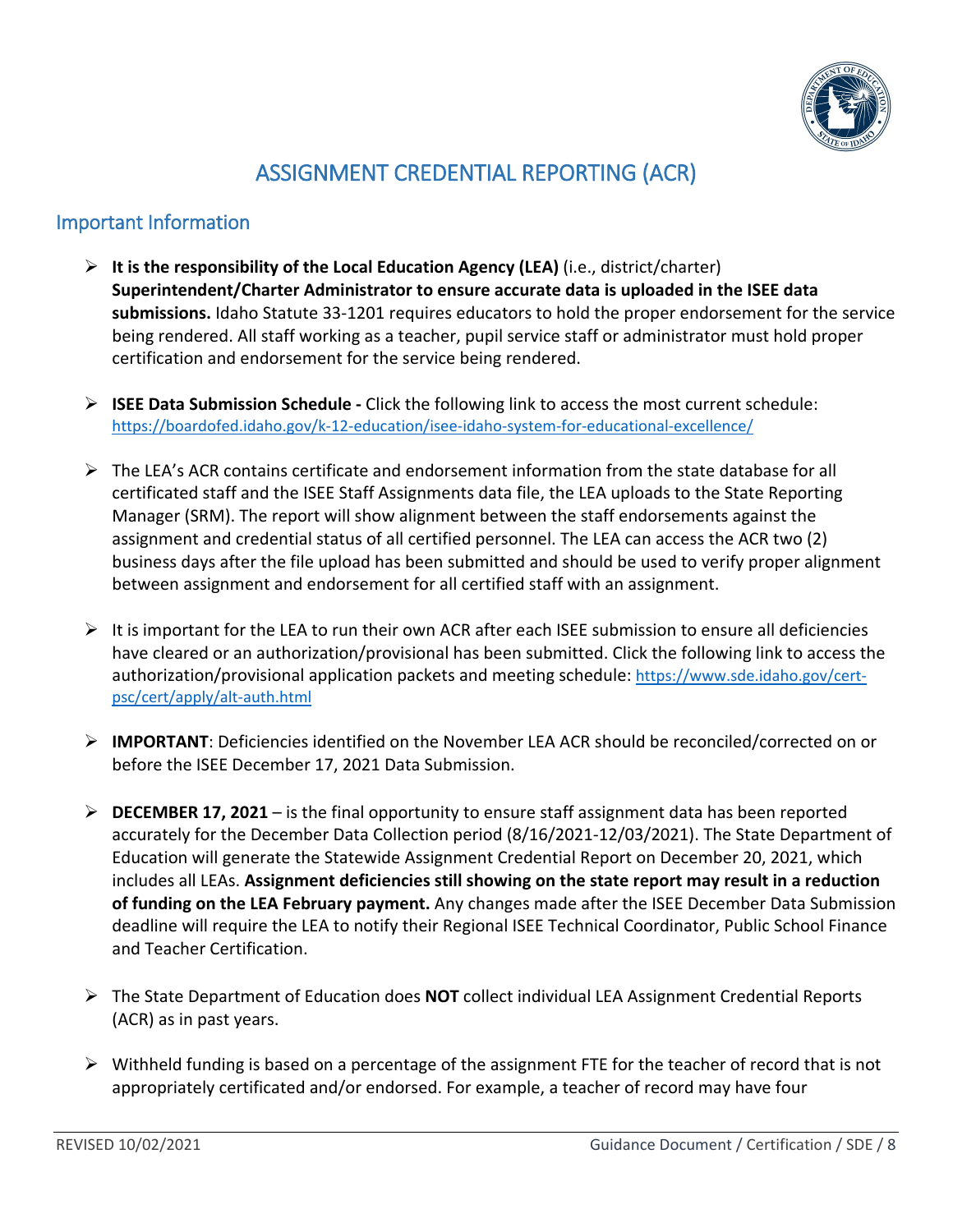

assignments and hold the proper certificate/endorsement for three but is deficient for the fourth assignment. A reduction in funding will result for the fourth assignment.

- $\triangleright$  Funding may be reduced if a person was on an alternative authorization last year and does not qualify for a renewal or certification for the 2021-2022 school year. It is imperative for the LEA to make sure the individual on an approved authorization is demonstrating adequate progress toward full certification/endorsement.
- $\triangleright$  LEAs are responsible to ensure proper certification and endorsement for all assignments throughout the **entire** school year. The State Department of Education will generate several Statewide Assignment Credential Reports over the course of the school year in addition to December 20, 2021 report.
	- Salary reduction for certificate/endorsement deficiencies identified in December will be reflected on the February payment. Salary reduction for certification deficiencies identified in March will be reflected on the May payment. Salary reduction for certification deficiencies identified in May will be reflected on the July payment. Adjustments to restore funds for deficiencies that have be rectified will also be reflected on the February, May and July payments as applicable.

#### <span id="page-8-0"></span>Tips to Ensure Accurate Reporting:

- $\triangleright$  The Staff Assignment template is one of the required files and can be obtained from the Required Data Collection Elements and Templates, 2021-2022 section on the [ISEE website](https://boardofed.idaho.gov/k-12-education/isee-idaho-system-for-educational-excellence/) at: https://boardofed.idaho.gov/k-12-education/isee-idaho-system-for-educational-excellence/.
- $\triangleright$  Please use the current ISEE Manuals and information to assist in proper coding. The documents are located on the ISEE website at:<http://www.sde.idaho.gov/tech-services/isee/index.html> under resource files and then ISEE Manuals 2021-2022.
- $\triangleright$  It is imperative that the LEA ensures their SIS vender is using the most current ISEE assignment Option Set". The most current option set is available on the ISEE website at: [http://www.sde.idaho.gov/tech](http://www.sde.idaho.gov/tech-services/isee/index.html)[services/isee/index.html.](http://www.sde.idaho.gov/tech-services/isee/index.html)
- $\triangleright$  It is important to code assignment periods consistently from one upload to the next. For example, a class coded as taking place during period 1A on the October upload should not be changed to Period 1- A on the November upload, as it may reflect in the ISEE system as an additional assignment.
- $\triangleright$  Please ensure that you are uploading individuals into the ISEE system accurately
	- Use only **current, accurate, full legal** names and the correct date of birth. If not, duplicate files may be created and accurate information may not be reflected on your LEA ACR.
	- Use the "General Get Merged EDUIDS" report found under Reports Attend/Enroll to verify employee's EDUIDs.<https://apps.sde.idaho.gov/attendenroll/reports>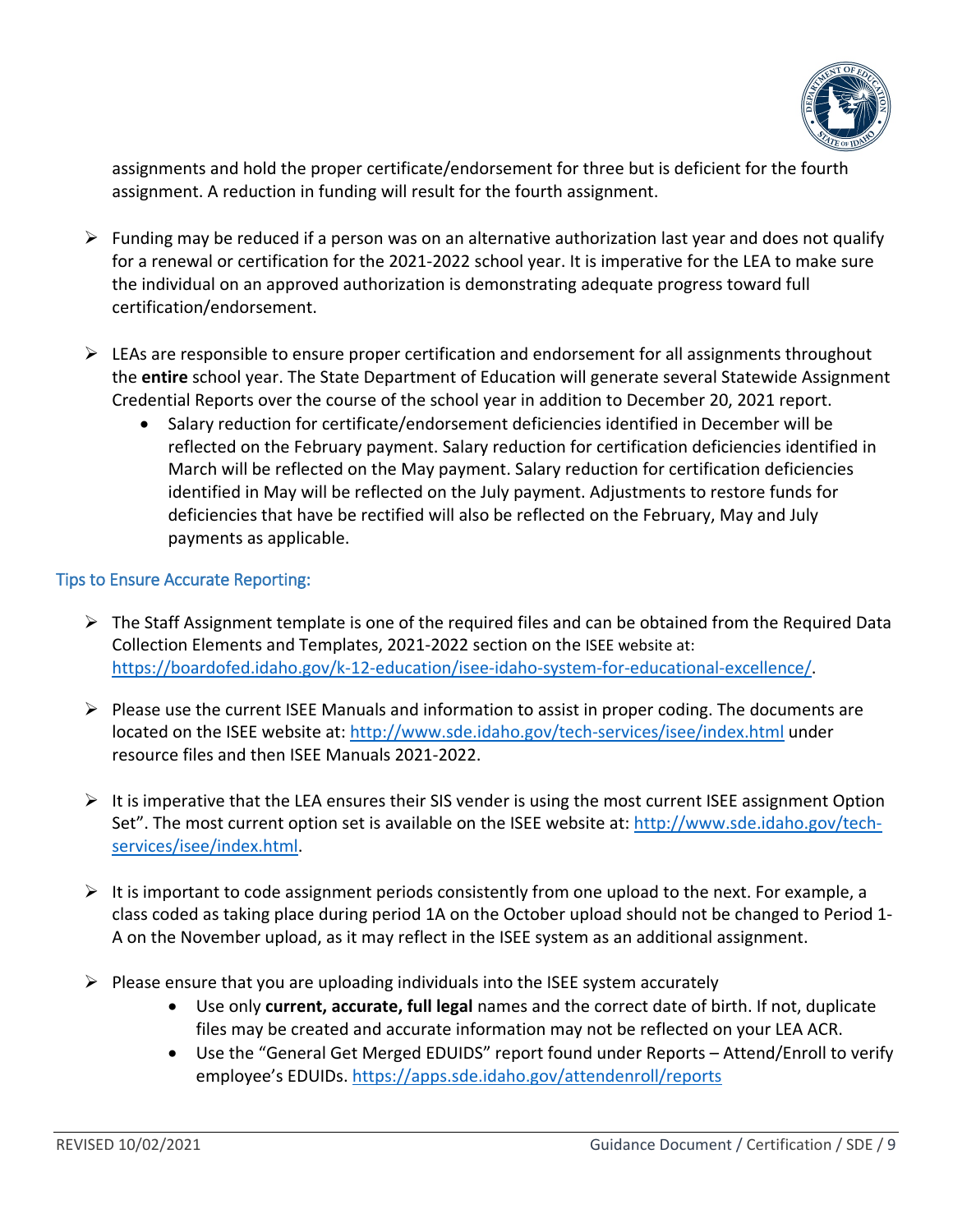

- Staff members entered as the teacher of record must have the applicable staff assignment and hold the proper endorsement for the assignment.
- Staff members with the teaching role "L" long-term substitute are not the teacher of record and are temporarily filling in for the "T" Teacher of Record.
- When using the teaching role "C" Co-Teacher there must be another Co-Teacher and both must hold the proper certification/endorsement for the assignment. When using the teaching role "2" Assisting Teacher, there must be another individual with the teaching role "1" Lead Teacher. The lead teacher must hold the proper endorsement for the assignment being taught.
- If an assignment is taught by a virtual teacher with a proctor in the physical classroom (e.g., IDLA), the certified or non-certified person in the physical classroom should be coded with teaching role "P" for Proctor. The assignment code will be the same for the virtual teacher and the proctor. The proctor is not required to hold the applicable endorsement for the assignment because the virtual teacher is the teacher of record with the applicable endorsement.

#### <span id="page-9-0"></span>Information on How to Run, Access and Review ACR

- $\triangleright$  Report may be run 2 days after submission (specific access to log in is required)
	- 1. Go to the following location to for the ACR Report: [https://apps.sde.idaho.gov/staffing/Reports.](https://apps.sde.idaho.gov/staffing/Reports)
	- 2. Choose the Assignment Credential report
	- 3. Choose the current school year
	- 4. Choose the applicable Provider (Local Education Agency (LEA) (i.e., district/charter))
	- 5. Choose "Select All" for Building(s) This will ensure you see ALL assignments.
	- 6. Choose "False" for the "Show only Deficiencies" to ensure all educators are showing.
	- 7. Click the "View Report" button (scroll over to the right to see the "View Report" button) to generate the report

#### **Screen Shot -** Assignment Credential Report Application

| Assignment Credential |                                                 |                                  |                                    |             |  |  |
|-----------------------|-------------------------------------------------|----------------------------------|------------------------------------|-------------|--|--|
| School<br>Year        | $2021 - 2022$<br>$\checkmark$                   | Provider                         | 999 State of Idaho<br>$\checkmark$ | View Report |  |  |
| Building(s)           | GENERIC (9998), GENERIC SCHOOL V<br>Select All) | Show Only<br><b>Deficiencies</b> | $\bigcirc$ True $\bigcirc$ False   |             |  |  |
|                       | $\bigotimes$ GENERIC (9998)                     |                                  | <b>Contract Contract</b>           |             |  |  |
|                       | GENERIC SCHOOL NUMBER (099<br>th.               |                                  |                                    |             |  |  |

- 8. Select the desired format to export the document by clicking on the on the  $\overrightarrow{r}$  icon
- 9. Save the report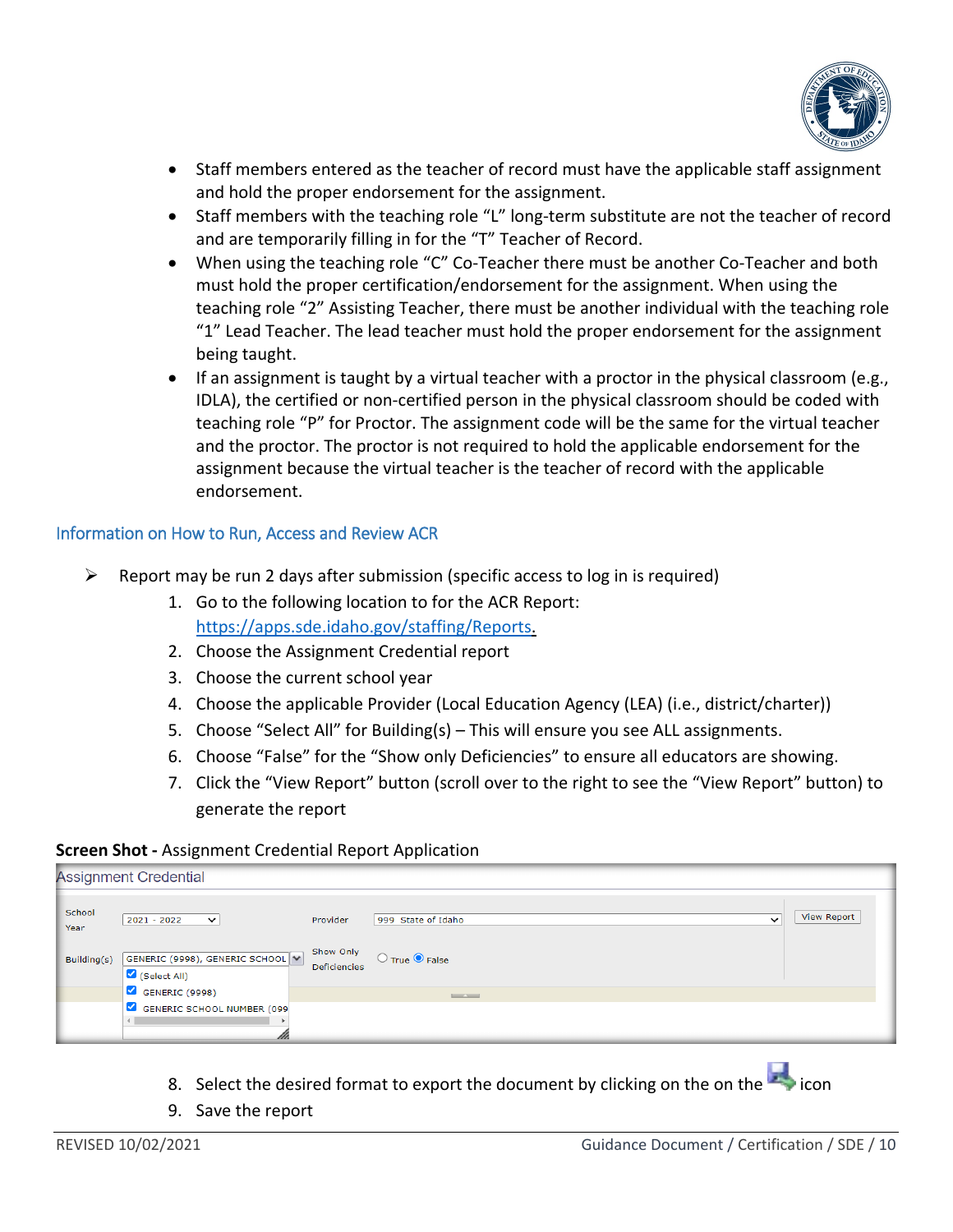

#### **Screen Shot –** Assignment Credential Report Information Generated

| School Year 2021 - 2022           | $\check{~}$                                             |                                  | Provider                                                                                    | 999 State of Idaho |                        |                      |         |         |                   | $\check{ }$     |              |              |                 |
|-----------------------------------|---------------------------------------------------------|----------------------------------|---------------------------------------------------------------------------------------------|--------------------|------------------------|----------------------|---------|---------|-------------------|-----------------|--------------|--------------|-----------------|
| Building(s)                       |                                                         | GENERIC (9998), GENERIC SCHOOL V | Show Only Deficiencies $\bigcirc$ True $\bigcirc$ False                                     |                    |                        |                      |         |         |                   |                 |              |              |                 |
|                                   |                                                         |                                  |                                                                                             |                    |                        |                      |         |         | <b>SHOWING</b>    |                 |              |              |                 |
| $\frac{1}{4}$                     | of $1 \quad \triangleright \quad \triangleright \vdots$ | 4                                | Find   Next $\begin{array}{ccc} \hline \end{array}$ $\begin{array}{ccc} \hline \end{array}$ |                    |                        |                      |         |         |                   |                 |              |              |                 |
| Report Date: 7/14/2021 3:41:00 PM |                                                         |                                  | Idaho State Department of Education                                                         |                    |                        |                      |         |         |                   |                 |              |              |                 |
| Page:                             |                                                         |                                  | <b>Teacher Certification System</b>                                                         |                    |                        |                      |         |         |                   |                 |              |              |                 |
|                                   |                                                         |                                  | <b>Assignment Credential Report</b>                                                         |                    |                        |                      |         |         |                   |                 |              |              |                 |
| School Year: 2021 - 2022          |                                                         |                                  |                                                                                             |                    |                        |                      |         |         |                   |                 |              |              |                 |
| Show Only Deficiencies: False     |                                                         |                                  |                                                                                             |                    |                        |                      |         |         |                   |                 |              |              |                 |
| Provider: 999 State of Idaho      |                                                         |                                  |                                                                                             |                    |                        |                      |         |         |                   |                 |              |              |                 |
| Buildings(s): All                 |                                                         |                                  |                                                                                             |                    |                        |                      |         |         |                   |                 |              |              |                 |
|                                   |                                                         |                                  | Assignment                                                                                  | Assignment         |                        |                      | Content |         |                   |                 |              |              | Credential      |
| <b>Building Name</b>              | Edu Id                                                  | Person Name                      | Deficiency                                                                                  | Code               | <b>Assignment Name</b> | <b>Teaching Role</b> | Level   | Periods | <b>Start Date</b> | <b>End Date</b> | Certificates | Endorsements | <b>Exp Date</b> |
|                                   |                                                         |                                  |                                                                                             |                    |                        |                      |         |         |                   |                 |              |              |                 |

- 10. Review all assignments to ensure all certified staff are listed with the correct assignment
- 11. Review the columns "Assignment Deficiency" for any areas that indicate "YES" for an assignment Deficiency
- ▶ Contact your [ISEE Regional Technology Coordinator](#page-14-0) if help is needed to run the LEA report.

#### <span id="page-10-0"></span>Assignment Deficiency Reconciliation

- $\triangleright$  If a "YES" appears in the "Assignment Deficiency" column, double check to make sure the correct assignment code is being used. If the wrong code was accidently used, correct the assignment, reupload and send a request to your [ISEE Regional Technology Coordinator](#page-14-0) to pull corrected file upload over from SRM test. Ensure that the new assignment code aligns to the certificate/endorsement held by that teacher. Reference the applicable (SDE or CTE) 2021-2022 ACM for all assignment codes and endorsements required to teach various assignments, at the following URL: [http://www.sde.idaho.gov/tech-services/isee/index.html.](http://www.sde.idaho.gov/tech-services/isee/index.html)
- $\triangleright$  If an incorrect assignment code was entered and this is a student course code as well, make sure to change the coding on student course enrollment file and the master course enrollment file as well.
- $\triangleright$  The applicable **ISEE Regional Technology Coordinator** must be contacted for changes to ISEE submission data that are made after the November 19, 2021 ISEE data submission and before the December 17, 2021 deadline.
- $\triangleright$  If the correct assignment is used and the person has the correct endorsement as outlined in the SDE or CTE applicable ACM but the report is still showing a deficiency, reach out to [ISEE Regional Technology](#page-14-0)  [Coordinator](#page-14-0) to determine if:
	- The person has a duplicate EDUID
	- The proper alignment between the assignment and the endorsement was not made in the SDE system in error.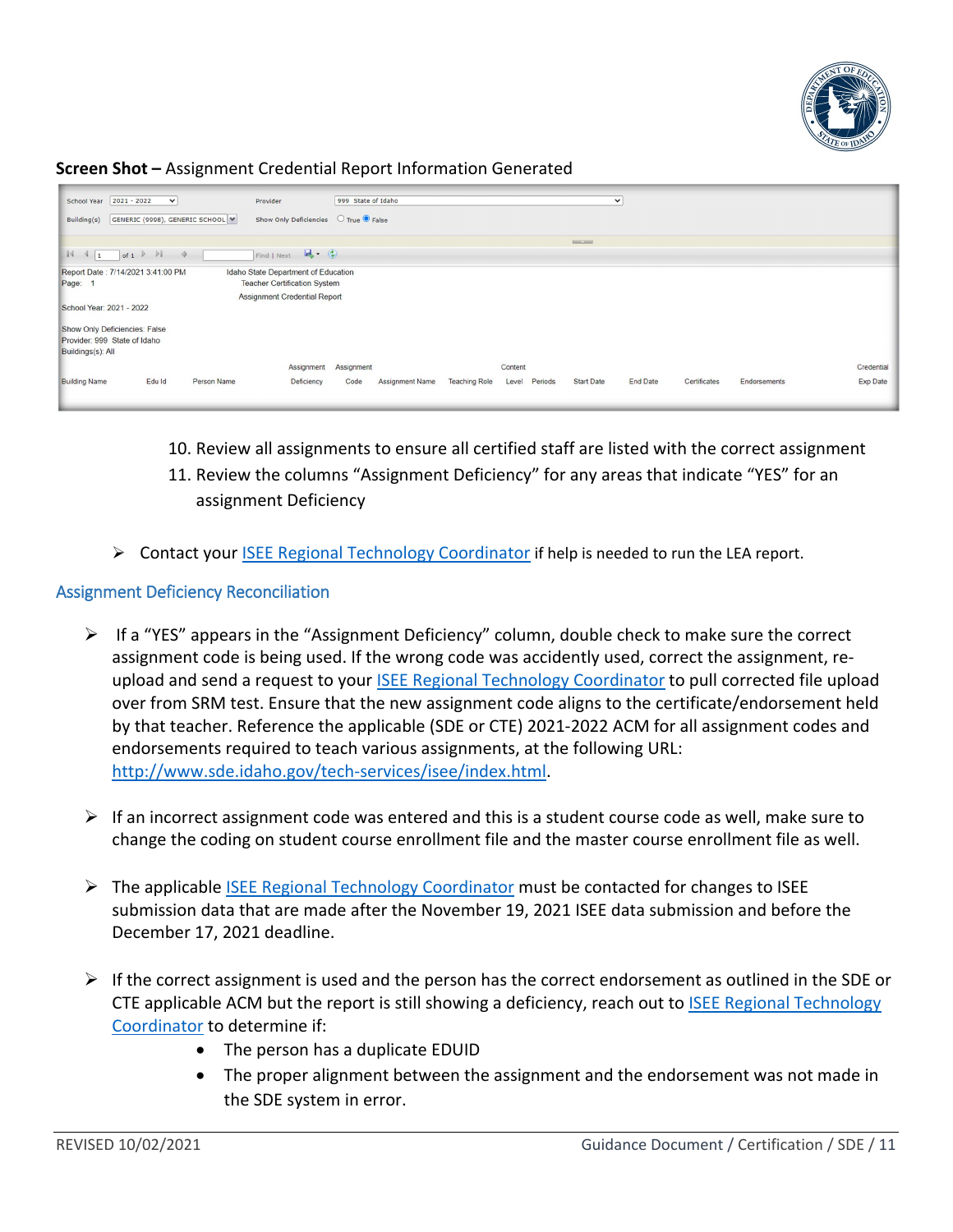

- $\triangleright$  If the correct assignment code is being used and the Idaho certified educator does not hold the proper endorsement, the LEA can do one of the following in order to ensure funding and compliance with Idaho Statute 33-1201:
	- Hire a person who holds the proper endorsement.
	- Reassign or shuffle staff to assignment(s) for which they hold the proper endorsement.
	- Apply for an Alternative Authorization or a State Board Emergency Provisional.
	- Determine if a candidate can utilize/qualify for a non-traditional CSI or LSCS nontraditional three-year Interim.

#### <span id="page-11-0"></span>Alternative Authorizations/Emergency Provisional Certificate

- $\triangleright$  It is imperative to vet candidates before hire/placement to ensure they qualify for an authorization or provisional. Reference the application packets and additional information available on the Alternative Authorizations website at: <https://www.sde.idaho.gov/cert-psc/cert/apply/alt-auth.html>
	- Alternative Authorization -Teacher to New Certification/Endorsement can be used for an individual who holds a current valid Idaho certificate but does not hold the endorsement which aligns to the assignment. The person must be willing to meet the requirements in order to add the endorsement.
		- o There are four options/routes for obtaining the new certificate and/or endorsement (see application packet for details).
		- o Option IV allows a teacher to add ANY instructional endorsement through content assessment and demonstration of one-year successful teaching as indicated by completion of the mentor program requirements.
	- Alternative Authorization Content Specialist can be used for an individual who does not hold Idaho certification but is willing to complete an educator preparation program (traditional or non-traditional) for certification and proper endorsement that aligns to the assignment.
		- $\circ$  The person must qualify for the application (see application packet for details).
		- $\circ$  Candidate must have Baccalaureate degree or will be doing their student teaching some time during the authorization year.
	- State Board of Education Emergency Provisional Certificate can **only** be used for emergency hire situations. Provisionals can only be used when all other avenues have been exhausted.
		- o Candidate must have an associate's degree or at least 48 college/university credits.
		- $\circ$  It is intended for a person who does not hold certification and will not be working toward obtaining certification or does not yet qualify for the Alternative Authorization – Content Specialist.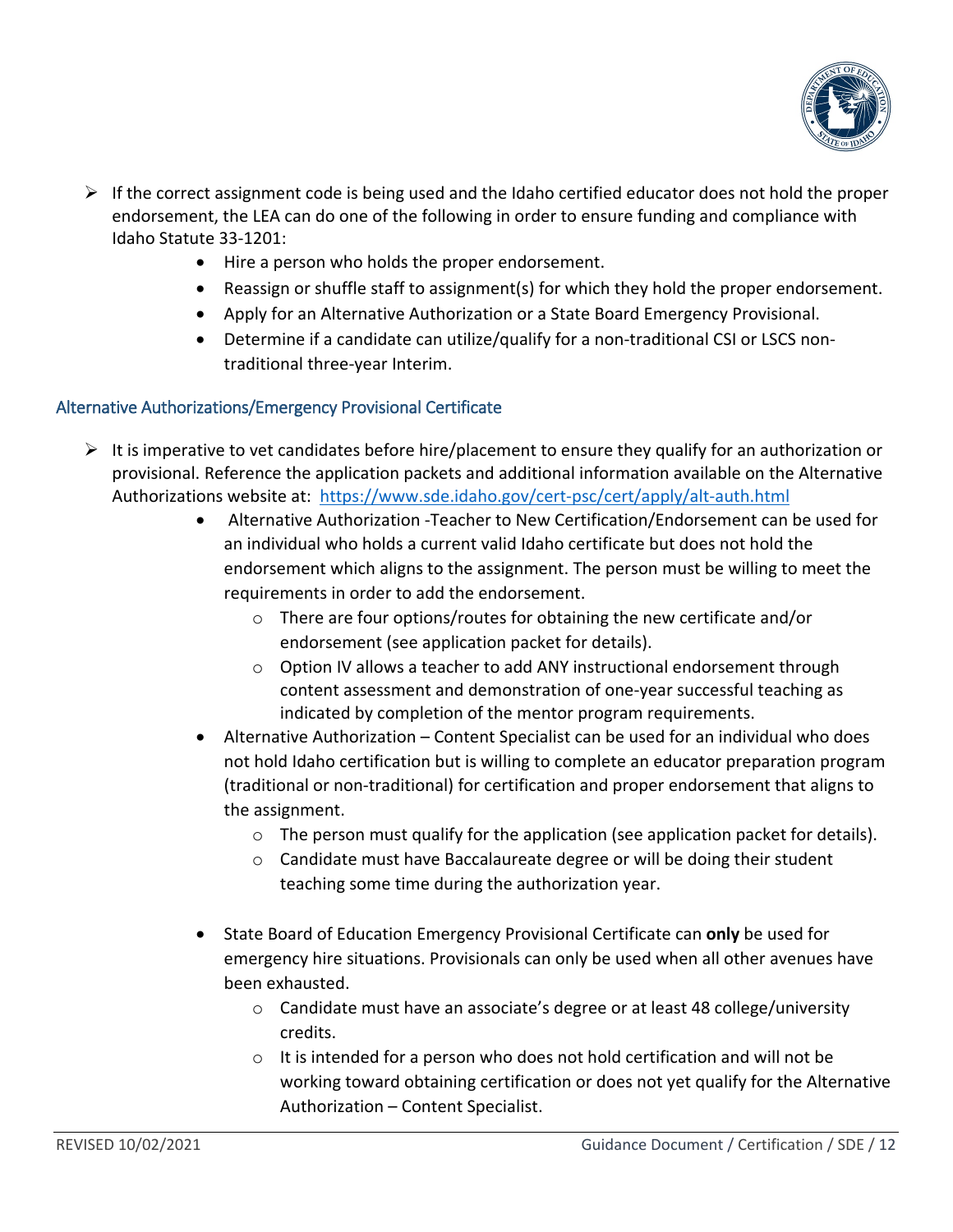

- o **Important Note:** An Emergency Provisional Certificate **cannot** be issued for special education endorsement areas.
- o Provisional certificates can only be used once per person.
- $\triangleright$  Enter the candidate as certificated while the authorization/provisional or non-traditional interim is being processed. A warning will exist until the application is approved in the system.
- $\triangleright$  Funding may be reduced if a person was on an alternative authorization last year and does not qualify for a renewal or certification for the 2021-2022 school year. It is imperative for the LEA to make sure the individual on an approved authorization is demonstrating adequate progress toward full certification/endorsement.
- **SUBMIT** Authorization/Provisional Applications as early as possible.
	- The alternative authorization and provisional application packets as well as the meeting dates for the 2021-2022 school year are available at the following URL: <http://www.sde.idaho.gov/cert-psc/cert/apply/alt-auth.html>**.**
	- There will ONLY be two opportunities to submit applications to ensure funding for the first reporting period. Due dates for applications for first reporting period to ensure funding are: **August 27, 2021**

## **October 29, 2021**

- Alternative Authorizations and State Board of Education Emergency Provisional applications submitted after October 29, 2021 will be subject to reduced funding until the application has been approved and the LEA submits a request for funds to be released.
- State Board of Education Emergency Provisional applications received after January will not be considered unless it is due to a new hire which occurred after January 1.
- Submit complete application packets. We are a very small staff and it is extremely difficult to track down missing items. Incomplete packets will not be reviewed until all components have been submitted and may impact funding.

#### <span id="page-12-0"></span>Non-traditional Program Certificate

- $\triangleright$  Candidates using ABCTE who have already completed the ABCTE assessments and have received the ABCTE issued Professional Teaching Certificate can apply directly to the State Department of Education for the three-year Interim ABCTE Certificate. The LEA can apply for an Alternative Authorization - Content Specialist if time is needed for the candidate to pass the applicable ABCTE assessments.
- College of Southern Idaho (CSI) and Lewis-Clark State College (LCSC) have non-traditional programs that **do not** require a district/charter authorization application. The candidate works directly with CSI or LCSC to qualify for the program and receive a letter indicating they have been accepted into the program and have a hiring district as part of the consortium. The candidate then applies directly with the State Department of Education for a three-year interim certificate which allows them to be the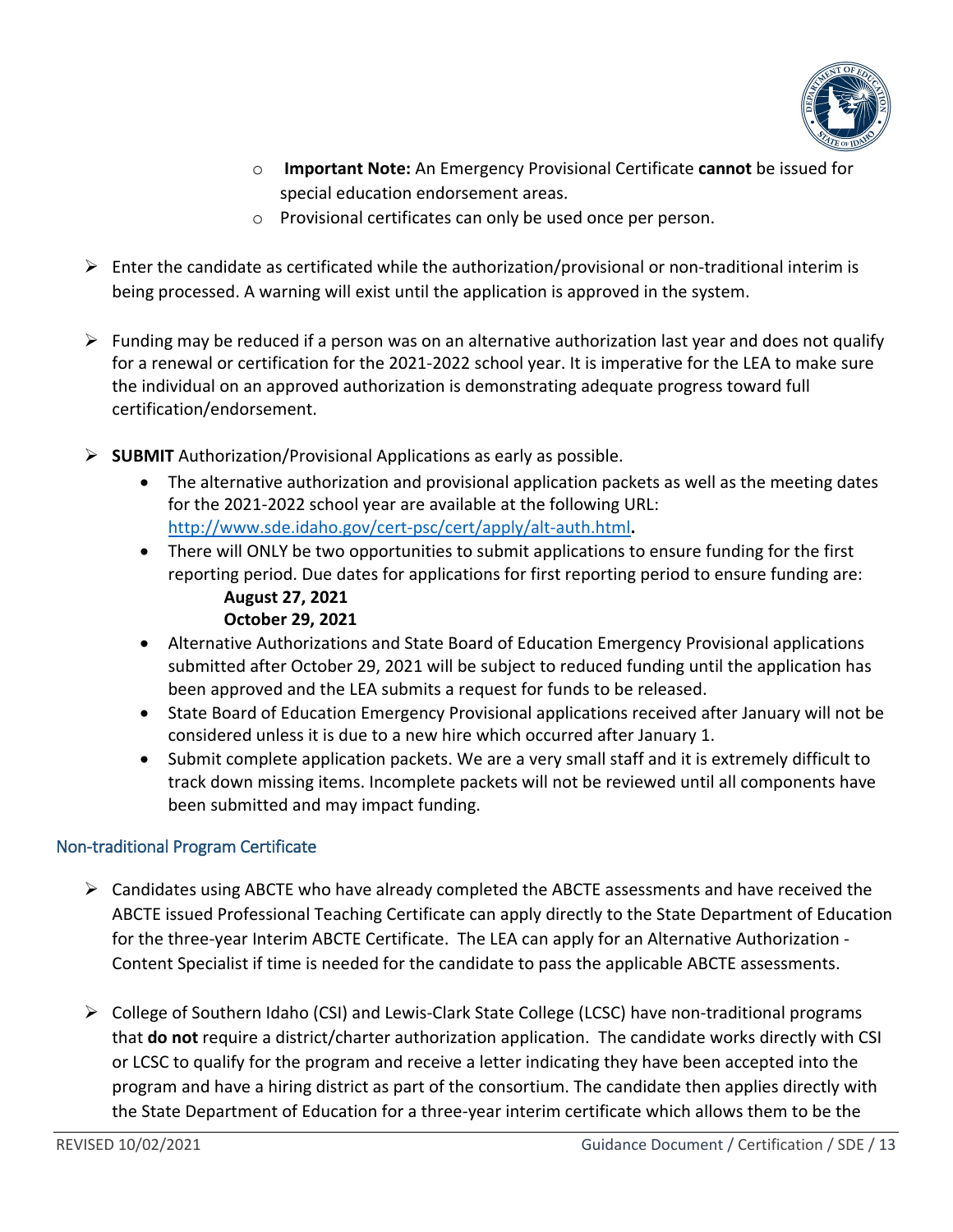

teacher of record in the applicable district/charter while they are completing the module/masterybased program in addition to the required two-year mentor program.

 **IMPORTANT:** The LEA is responsible for final preparation of all non-traditional candidates and must provide support and a mentor teacher to those seeking certification through a non-traditional program.

# <span id="page-13-0"></span>REMINDERS:

- Proper certification/endorsement is required throughout the school year. The State Department of Education will be generating Statewide Assignment Deficiency Reports throughout the school year.
- It is the responsibility of the Local Education Agency (LEA) (i.e., district/charter) Superintendent/Charter Administrator to ensure accurate data is uploaded in the ISEE data submissions. Data uploaded for the ISEE Data Submissions will be used to make funding decisions.
- It is the responsibility of the LEA Superintendent/Charter Administrator to contact Teacher Certification with a request to restore funding upon receipt of a staff members regular certificate, approved authorization certificate or approved provisional certificate.
- It is the responsibility of the LEA Superintendent/Charter Administrator to email the [ISEE Regional](#page-14-0)  [Technology Coordinator,](#page-14-0) School Finance and Teacher Certification, if an LEA changes an assignment code in ISEE after the December deadline in order for funding to be restored.
- The State Department of Education does NOT collect individual LEA Assignment Credential Reports.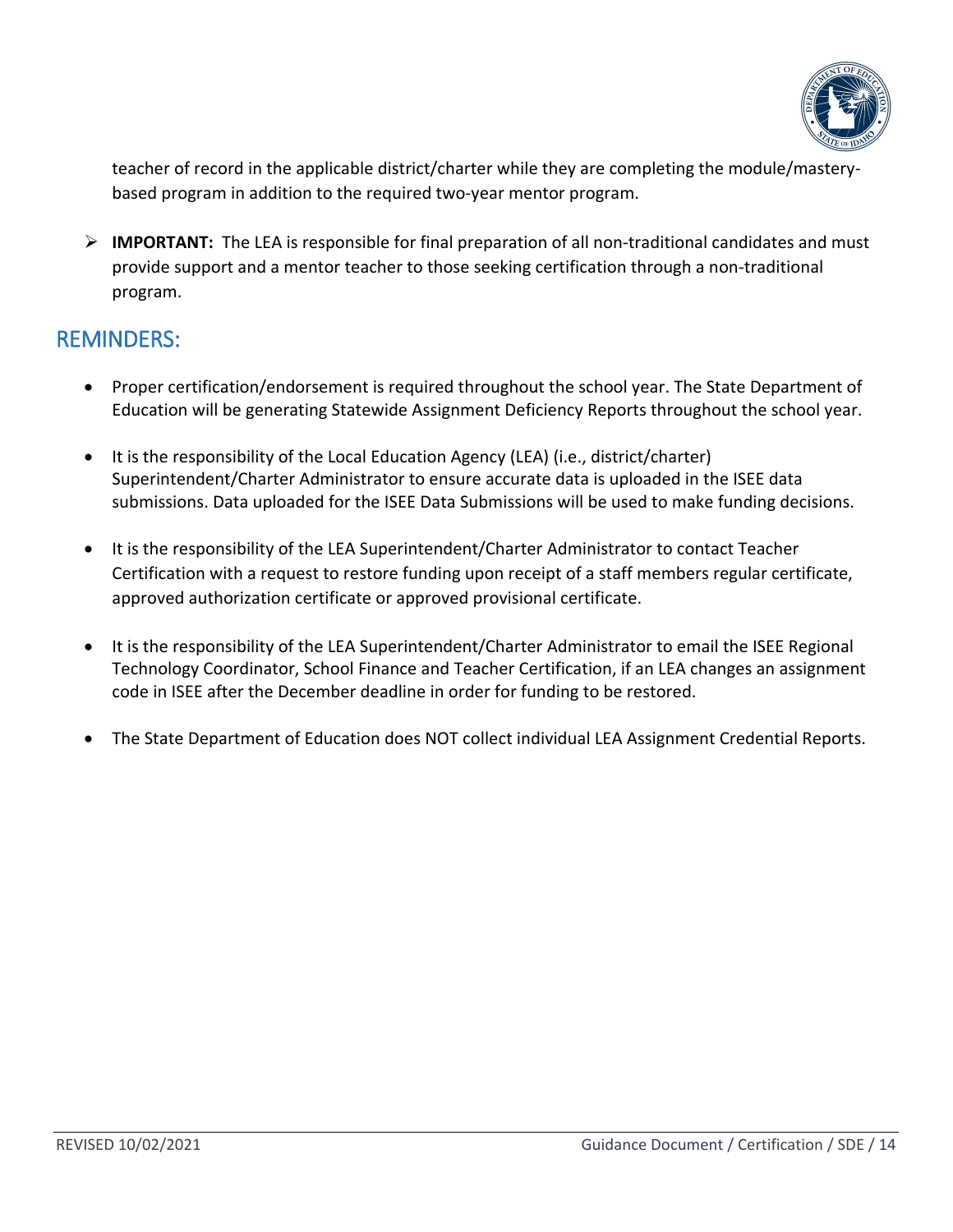

# <span id="page-14-0"></span>For technical assistance please contact your ISEE Regional Technical Coordinator:

| Amy Sigler                              | Roger Evans                             |
|-----------------------------------------|-----------------------------------------|
| Regions 1-3, ISEE Technical Coordinator | Regions 4-6, ISEE Technical Coordinator |
| $(208)$ 332-6981                        | $(208)$ 332-6982                        |
| asigler@sde.idaho.gov                   | revans@sde.idaho.gov                    |

### <span id="page-14-1"></span>For other assistance please contact Teacher Certification:

| Cina Lackey                                       | Mandy Fulbright                          |
|---------------------------------------------------|------------------------------------------|
| <b>Certification &amp; Professional Standards</b> | Teacher Certification, Alternative       |
| Coordinator                                       | <b>Authorizations Program Specialist</b> |
| (208) 332-6936                                    | (208) 332-6885                           |
| clackey@sde.idaho.gov                             | mfulbright@sde.idaho.gov                 |

*Thank you for all your hard work and perseverance!*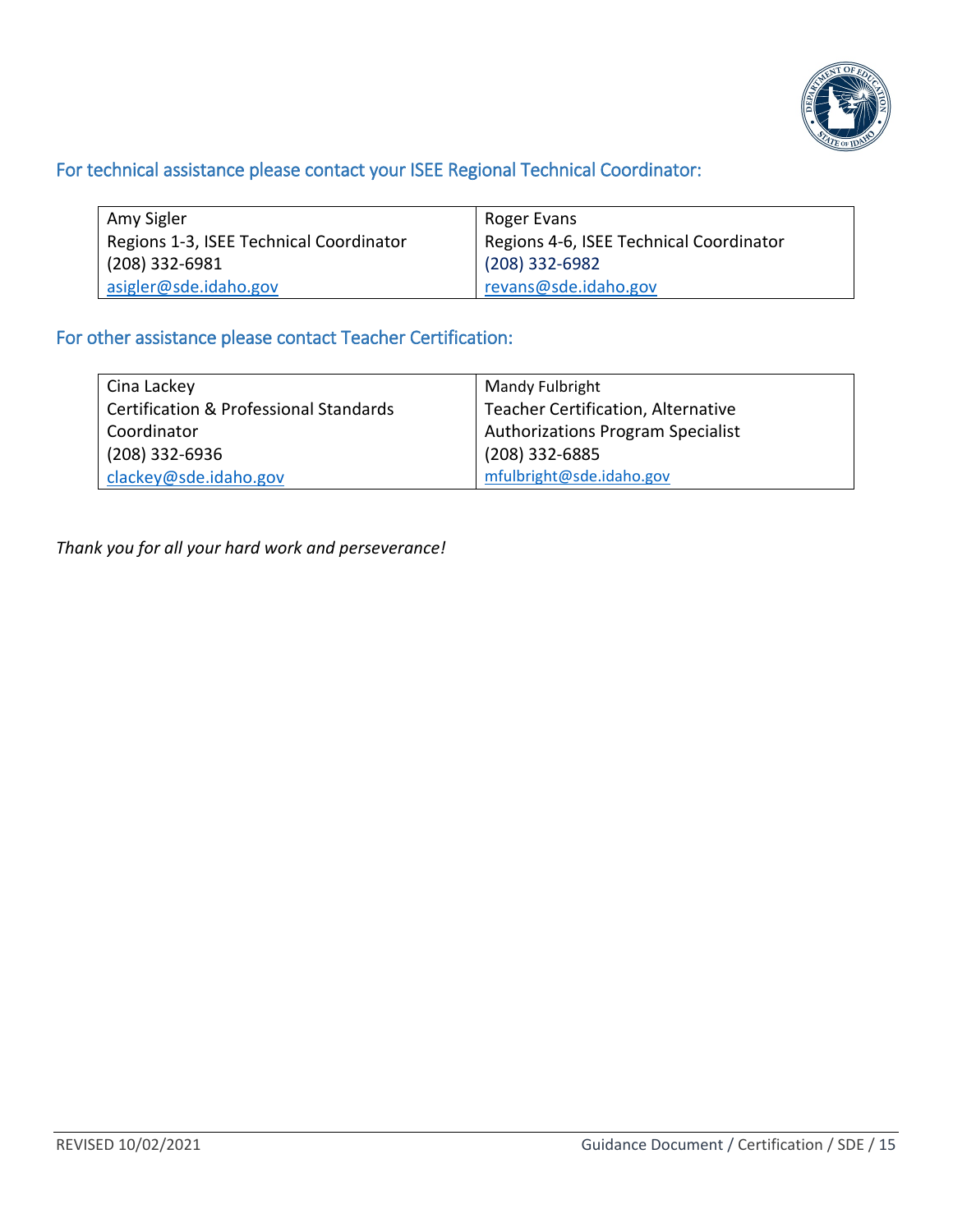

# APPENDICES

## <span id="page-15-1"></span><span id="page-15-0"></span>Appendix A - Information Regarding Assignment Codes 00005 and 20005

#### **00005 Elementary - Miscellaneous/Exploratory (K-8) (Restricted)**

**20005 Secondary - Miscellaneous/Exploratory (5-12) (Restricted)**

| <b>Assignment/Content Description</b>                 | <b>Assignment/Content Description</b>                       |
|-------------------------------------------------------|-------------------------------------------------------------|
| This code can <b>ONLY</b> be used for                 | This code may be used for advisory, tutorial, study skills, |
| miscellaneous/exploratory instruction for elementary  | study hall, career exploration, etc. This code may ONLY     |
| level (K-8) when an assignment code does not already  | be used for instruction for secondary level (5-12) when an  |
| exist.                                                | assignment code does not already exist for the content.     |
|                                                       | The appropriate content assignment MUST be used even        |
| This assignment cannot be used for Special Education, | when offered as an elective.                                |
| Bilingual, English as a Second Language, Literacy,    |                                                             |
| American Indian Language, or Gifted and Talented.     | This assignment code cannot be used for Special             |
|                                                       | Education, Bilingual, English as a Second Language,         |
|                                                       | Literacy, Gifted and Talented OR as an assignment to        |
|                                                       | fulfill Idaho State adopted content standards such as,      |
|                                                       | but not limited to: Mathematics, Science, Health or         |
|                                                       | Physical Education, Visual Arts, Music, World Language,     |
|                                                       | etc.                                                        |

- It is important to read the assignment descriptions in the SDE [Assignment Credential Manual](https://www.sde.idaho.gov/cert-psc/shared/manuals/2021-2022-SDE-Assignment-Credential-Manual.xlsx) to find the code that most closely aligns to the content. Note: The most closely aligned assignment may be located in the CTE [Assignment Credential Manuals.](https://cte.idaho.gov/programs-2/secondary-education/assignment-manual-and-isee-resources/)
- Assignment codes which include the word **(Restricted)** in the title, such as 00005 and 20005, will have additional information in the description column to help explain what those restrictions are.
- Assignment codes 00005 and 20005 can **never** be used simply because the teacher does not hold the endorsement which aligns to the type of content being taught.
- **Important:** 20005 should never be used when there is an assignment code which already exists for the content, regardless if the course is offered as a middle/high school elective. The appropriate assignment code for the content being delivered must be used and the teacher must hold the proper endorsement. For example: A math assignment code should be used if math is being taught regardless if the course is for elective or content credit.
- $\triangleright$  Assignment code 20005 can be used for College and Career Ready instruction to a course/group of students and students can be tied to this person as the teacher of record. Students cannot be tied to 31000 College and Career Ready Advisor as the intent of 31000 is to advise **a** student vs. instructing a course/group of students.
- $\triangleright$  Assignment code 00005 and 20005 can be used for areas which have no specific content and truly are designed to allow students to explore an area for which no other assignment aligns.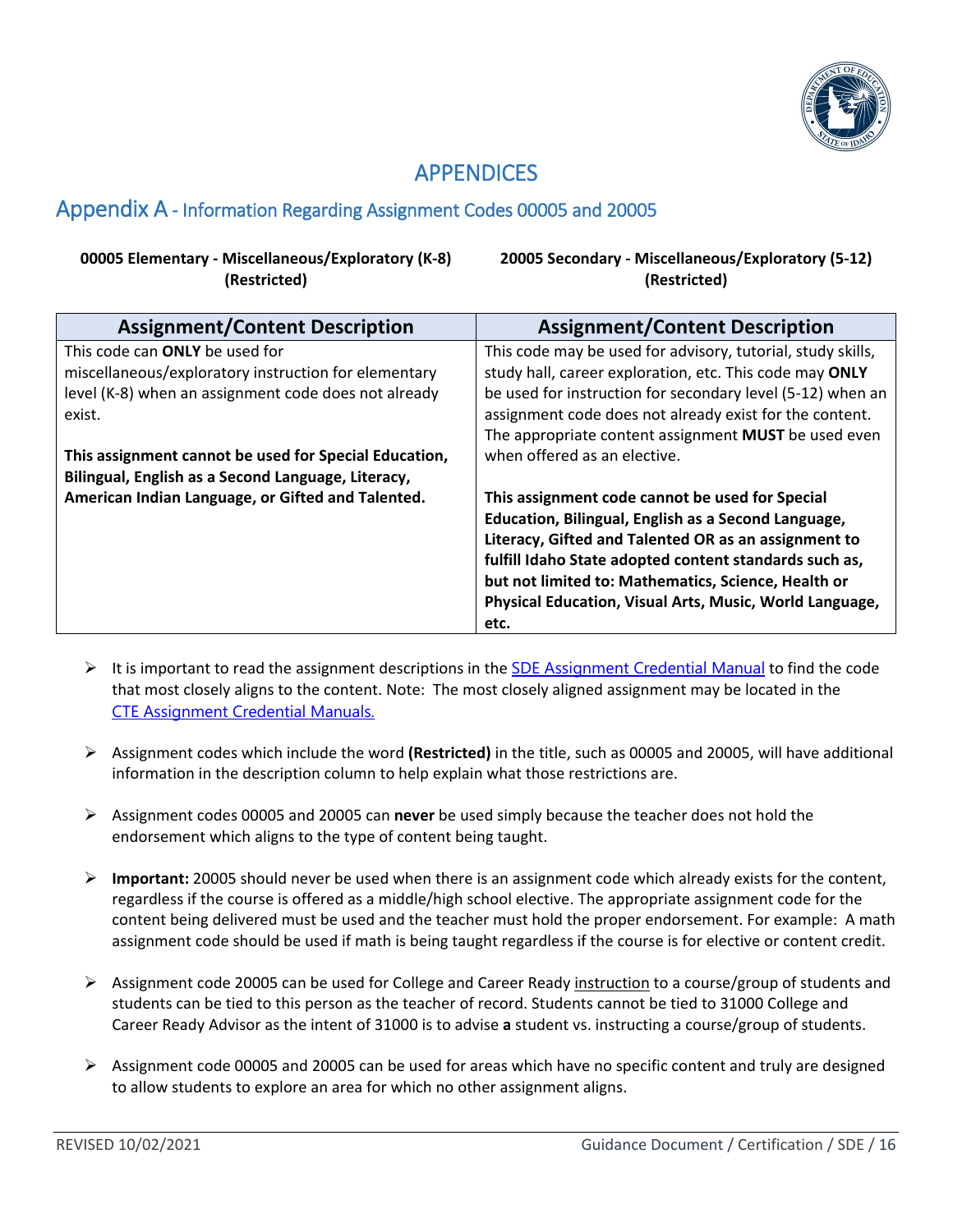

- $\triangleright$  00005 Elementary Miscellaneous/Exploratory (K-8) (Restricted) is no longer used for health, physical education, visual arts, music, world languages. The applicable subject specific assignment code should be used.
- $\triangleright$  A person with the 7010 All Subjects K-8 endorsement aligns to the following K-12 assignment codes but they should not be teaching content beyond the eighth-grade level content: 00029 World Language (K-12), 00031 Music (K-12), 00035 Visual Arts (K-12), 00051 Physical Education (K-12), 00052 Health (K-12), 24052 Spanish (K-12), 24102 French (K-12), 24252 German (K-12), 24342 Latin (K-12), 24852 American Sign Language (K-12), 33001 Teacher Librarian (K-12)
- $\triangleright$  Examples are provided below where 00005 and 20005 are being used incorrectly.
	- 00005 Elementary Miscellaneous/Exploratory (K-8) (Restricted) assignment code **cannot** be used for English as a Second Language. ESL must be coded using assignment code 01008 English as a Second Language (K-12) or 01009 English as a Second Language – Support (K-12) and the teacher must hold either the 7126 English as a Second Language (ESL) (K-12) endorsement or the 7038 Bilingual (K-12) endorsement.
	- Title I teachers who are **supplementing** the instruction of an elementary teacher of record should **not** be coded as 00005 but can be coded with the assignment code 00070 Supplement Instruction – Elementary (K-8) (Restricted).
	- Middle level assignments for mathematics, social studies, science and English taught by a 7010 All Subjects (K-8) endorsed teacher should **not** be coded using 20005 and must be coded using the applicable (5-8) content assignment codes below. The assignments are not to be used for high school content credit.

02002 General Mathematics (5-8 Content) 51001 General English/Language Arts (5-8 Content) 54305 General Social Studies (5-8 Content) 53000 General Science (5-8 Content)

- 20005 should **never** be used for credit recovery. The applicable content assignment code must be used and there must be an Idaho certified teacher with the appropriate endorsement providing the instruction.
- Plato, NovaNet, Edmentum, OddesseyWare, Edguenity, etc. are forms of curriculum to be used to facilitate the instruction of an Idaho certified teacher. The assignment cannot be coded as 20005. The applicable content assignment must be used and the teacher must hold the appropriate endorsement that aligns to the assignment.
- Independent Study courses should be coded according to the content being delivered by an appropriately endorsed Idaho certified teacher.
- Regardless if a course is offered as an elective, 20005 should never be used when there is an assignment code which already exists for the content. The appropriate assignment code for the content being delivered should be used and the teacher of record must hold the proper endorsement.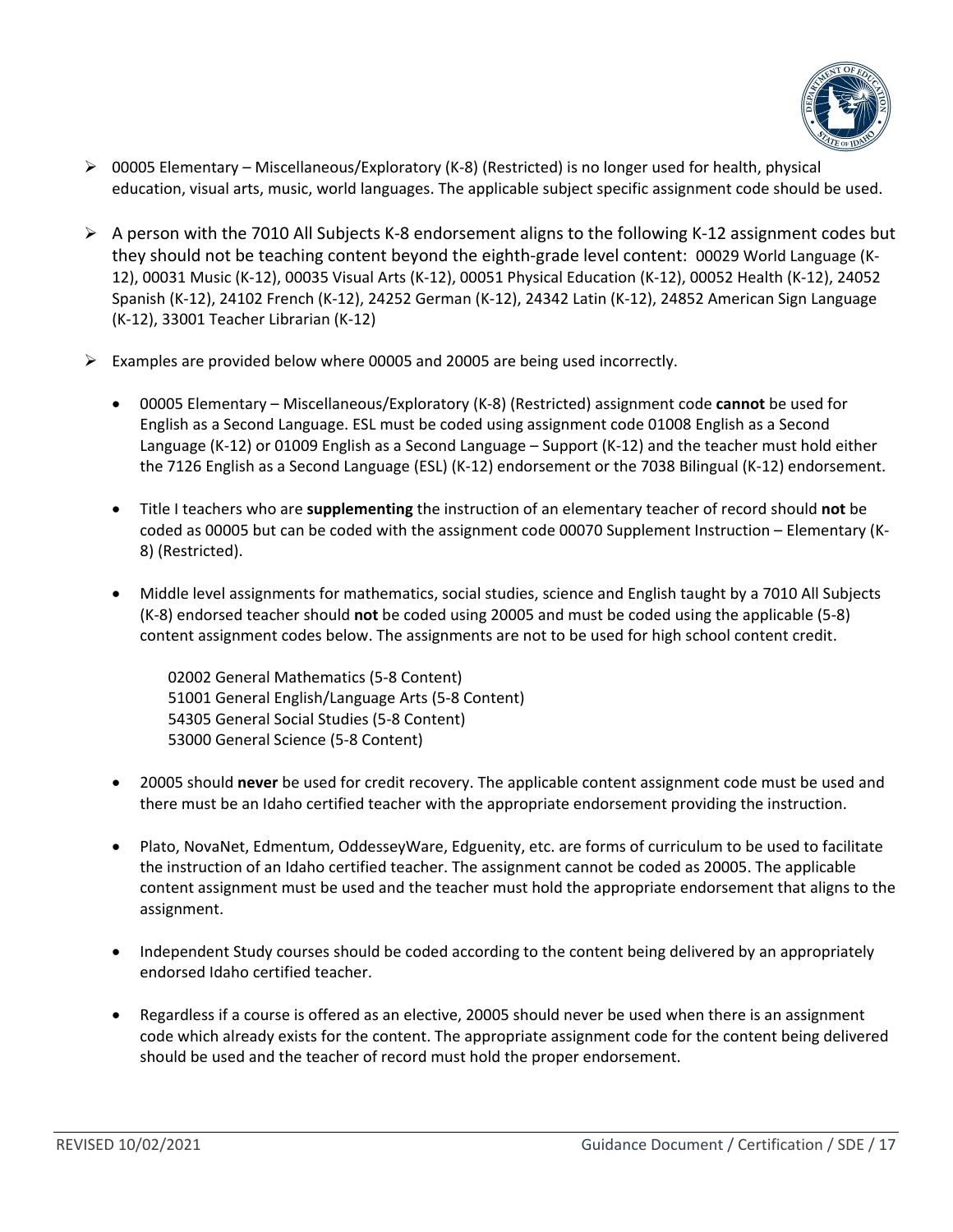

Below are examples of courses coded as 20005, but **MUST** be coded with an existing assignment code:

| Course Coded as 20005:     | <b>Existing Applicable Assignment Codes:</b>                                   |
|----------------------------|--------------------------------------------------------------------------------|
| Choir                      | 00031 Music (K-12), or 05149 Music (5-12)                                      |
| <b>Music Appreciation</b>  | 00031 Music (K-12), or 05149 Music (5-12)                                      |
| <b>Creative Writing</b>    | 01103 Composition/Writing (5-12)                                               |
| Sign Language              | 24852 American Sign Language (K-12)24853, or American Sign Language (5-12)     |
| Drama                      | 05052 Theater Arts (5-12)                                                      |
| PE/Weight lifting          | 00051 Physical Education (K-12), or 08001 Physical Education (5-12)            |
| Journalism                 | 11101 Journalism (5-12)                                                        |
| <b>Teacher Aide</b>        | 22051 Office/Library/Classroom Aide                                            |
| Library Aide               | 22051 Office/Library/Classroom Aide                                            |
| Office Aide                | 22051 Office/Library/Classroom Aide                                            |
| Intro Technology/computers | 10001 Introduction to Computer Technology (5-12) or 10049 Computer Information |
|                            | Technology (5-12)                                                              |

Below are examples of mathematics courses miscoded using 20005 and **MUST** be coded using a mathematics assignment code and the teacher must hold a mathematics endorsement which aligns to the applicable math assignment code:

| Accelerated Foundations in Math | <b>HS Mathematics A</b> | Math Lab                         |
|---------------------------------|-------------------------|----------------------------------|
| Advanced Math help              | IDLA Math 9             | <b>Math Strategies</b>           |
| ALEK Math                       | Math 7                  | Math Tutor                       |
| Applied Math                    | Math 8                  | MS Math support                  |
| <b>Boost Math</b>               | Math and Literacy lab   | Personal Finance & Business math |
| Consumer math                   | <b>Math Basics</b>      | <b>Resource Math</b>             |
| <b>Essential consumer Math</b>  | Math intervention       | Seminar Math A                   |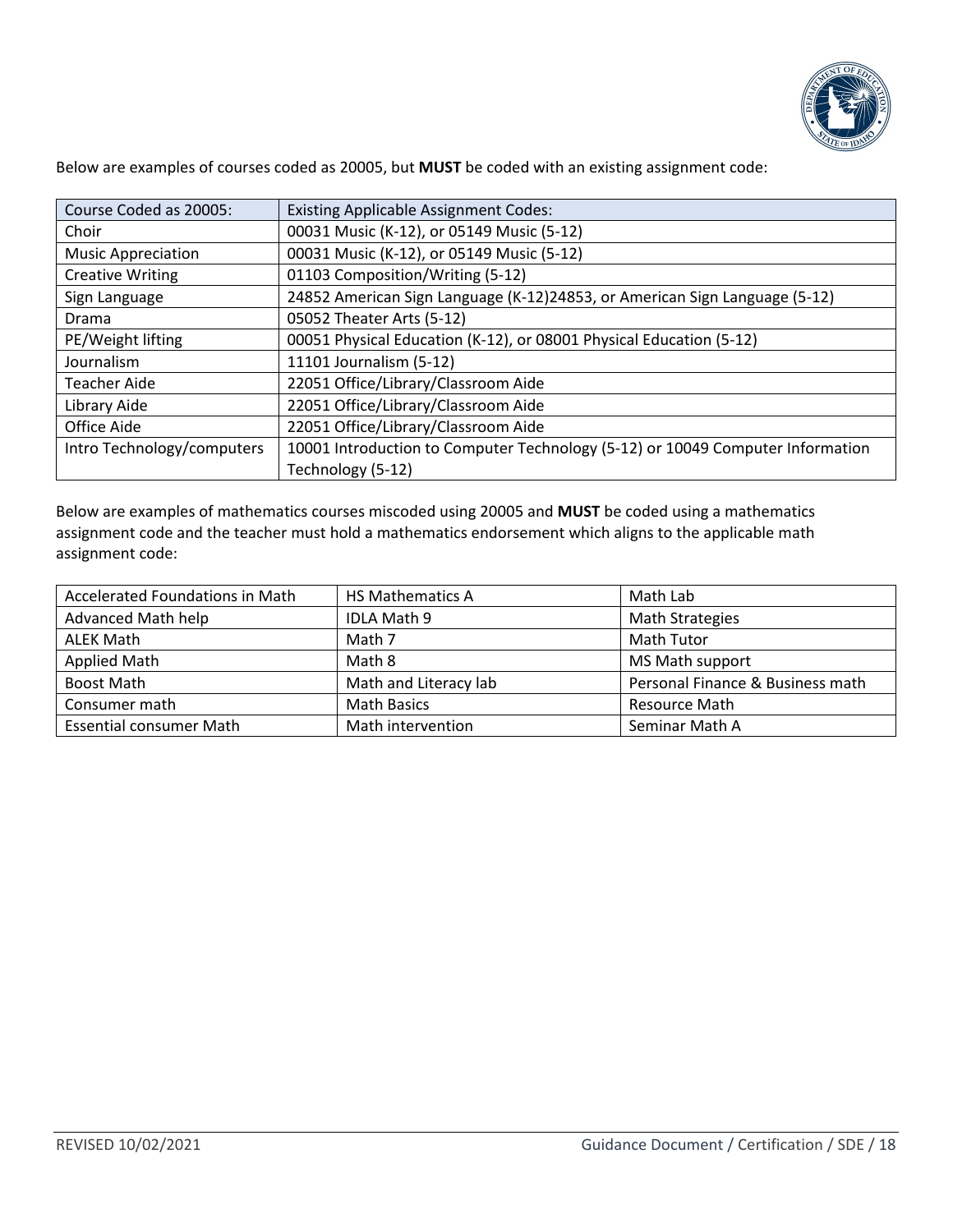

# <span id="page-18-0"></span>Appendix B - Mathematics Endorsement Changes

## **As of 2020, there are only two mathematics endorsements available in Idaho:**

- **7300 Mathematics (6-12)** The teacher holding this endorsement can teach all mathematics assignments.
- **8320 Mathematics – Middle Level (5-9)** This is a title change only. It was previously titled 8320 Mathematics – Basic (5-9).
	- Individuals holding this endorsement can teach the mathematic content aligned with 5-9 level math content (i.e., geometry, algebra 1), *regardless of the age or grade level* of the student.

For example, a teacher who holds the 8320 Mathematics – Middle Level (5-9) endorsement can teach geometry to a tenth-grade student because the teacher has the necessary content level knowledge to teach the applicable level of content. It isn't about the age/grade level of the student but the content level being taught.

• A teacher with the 8320 Mathematics – Middle Level (5-9) endorsement **can** teach the following assignments for high school credit.

> 02052 Algebra I 02062 Integrated Mathematics I 02063 Integrated Mathematics II 02072 Geometry 02151 Applied Mathematics

• The 7300 Mathematics (6-12) endorsement and the 8320 Mathematics – Basic endorsement can teach assignment code 02002 General Mathematics (5-8 Content) but the assignment code **cannot** be used for high school mathematics credit.

## **As of 2020, the following mathematics endorsements are no longer available in Idaho:**

- **7320 Mathematics – Basic (6-12)** endorsement has been *eliminated* from Idaho code and also from the Assignment Credential Manual (ACM).
	- Anyone who held the 7320 Mathematics Basic (6-12) endorsement has been given the 8320 Mathematics – Middle Level (5-9) endorsement.